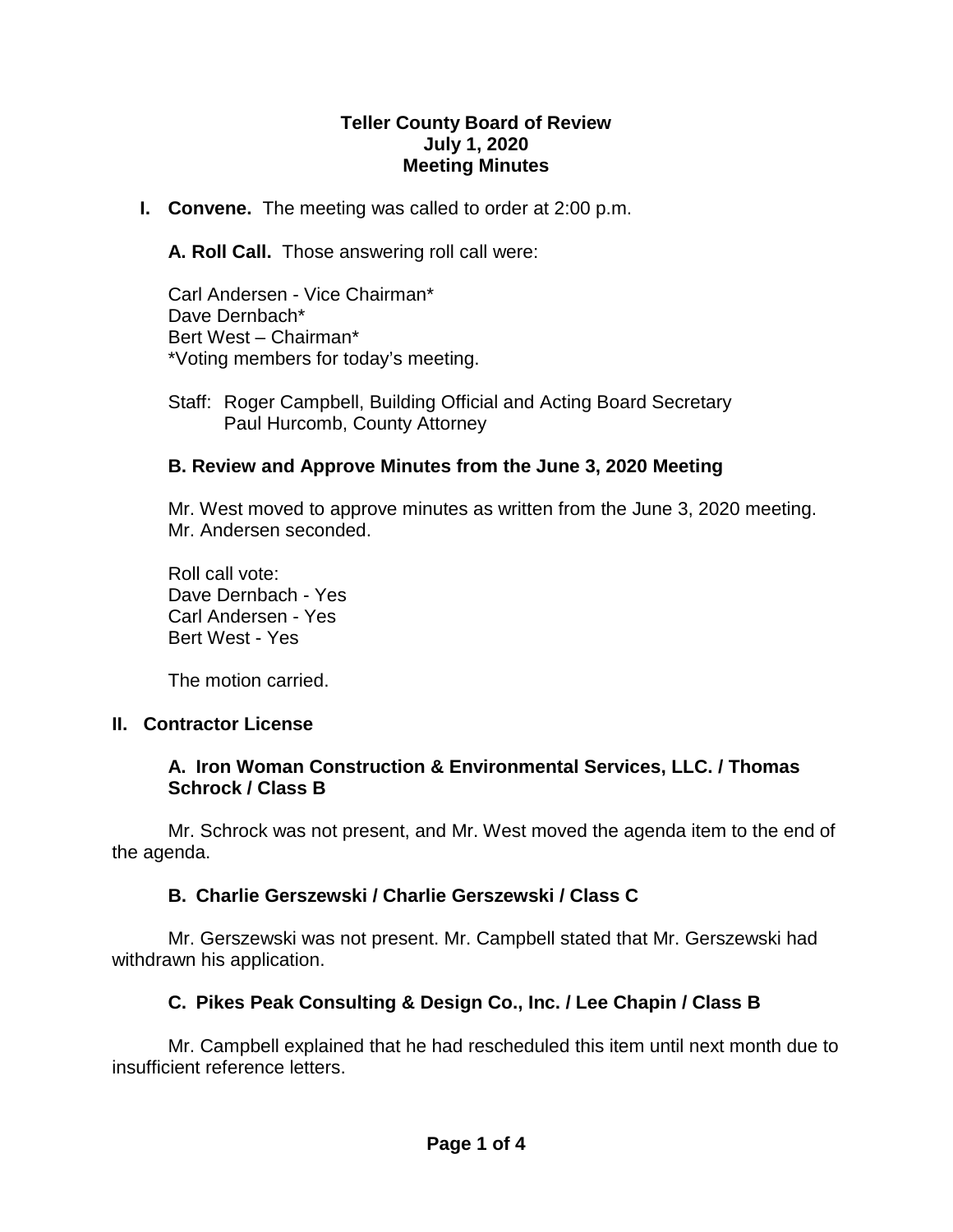Mr. West moved to reschedule Pikes Peak Consulting & Design Co., Inc. / Lee Chapin / Class B to the August 5, 2020 meeting. Mr. Dernbach seconded.

Roll call vote: Carl Andersen - Yes Dave Dernbach - Yes Bert West - Yes

The motion carried.

## **D. Murphy Building and Remodeling, Inc. / James Murphy / Class C**

Mr. Murphy was present and gave an overview of his building experience and recent work history which included, but was not limited to, the following:

- He stated that since he lives in Woodland Park and he would like to get his contractor's license so he can advertise for work locally.
- He has been working on two homes, one in Rye, CO and one in Fountain, CO.
- His work consists of new homes, additions, and remodels.
- He stated he had been licensed as a contractor in California since 1987 and has been licensed with El Paso County since 1997.
- He originally was licensed as a C contractor and is now a B contractor with El Paso.
- He is also licensed in Pueblo County.

Mr. West opened this matter up for public comment. There was no public comment and Mr. West closed public comment.

There was further discussion between the applicant and the Board.

Mr. Dernbach moved to grant Murphy Building and Remodeling, Inc. with Mr. Murphy as Examinee a Class C License. Mr. Andersen seconded.

Roll call vote: Carl Andersen - Yes Dave Dernbach - Yes Bert West - Yes

The motion carried.

# **E. Larkspur Buildings / Guillermo Moratorio / Class C-1**

Mr. Moratorio was present and gave an overview of his building experience and recent work history which included, but was not limited to, the following: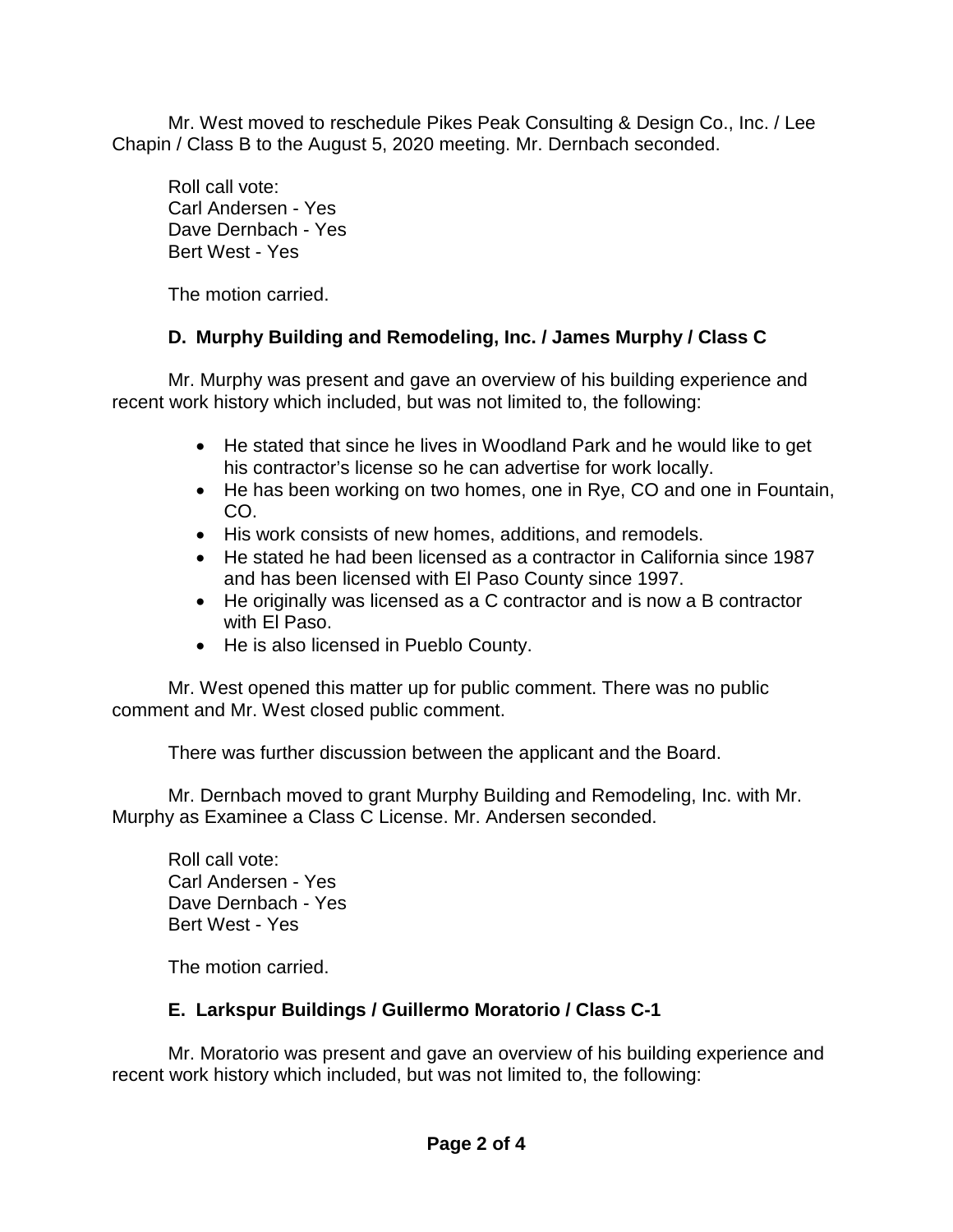- He stated that he has been involved in construction for all of his life and moved to CO in 2006.
- He started his company in 2011.
- His work consists primarily of pole barns and loafing sheds.
- He presently holds a C-1 contractor's license in El Paso County.
- He would like to grow his business by expanding into Teller County.

Mr. West opened this matter up for public comment. There was no public comment and Mr. West closed public comment.

Mr. Hurcomb stated that the Secretary of State records showed Mr. Moratorio's company's official name is listed as Larkspur Outlet, LLC d/b/a Larkspur Building.

Mr. Dernbach moved to grant Larkspur Outlet, LLC with Guillermo Moratorio as Examinee a Class C -1 License. Mr. Andersen seconded.

Roll call vote: Carl Andersen - Yes Dave Dernbach - Yes Bert West - Yes

The motion carried.

### **F. Glacier Construction Co., Inc. / Aaron Karraker / Class A**

Mr. Karraker was present and gave an overview of his building experience and recent work history which included, but was not limited to, the following:

- He began his career doing flatwork in Cortez, CO.
- He worked with Southwest Contracting for 5 years doing municipal work and waterworks.
- He has worked for Glacier Construction since 1998 and is now Vice-President.

Mr. West opened this matter up for public comment. There was no public comment and Mr. West closed public comment.

There was further discussion between the applicant and the Board.

Mr. Andersen moved to grant Glacier Construction Co., Inc. with Aaron Karraker as Examinee a Class A License. Mr. Dernbach seconded.

Roll call vote: Carl Andersen - Yes Dave Dernbach - Yes Bert West - Yes